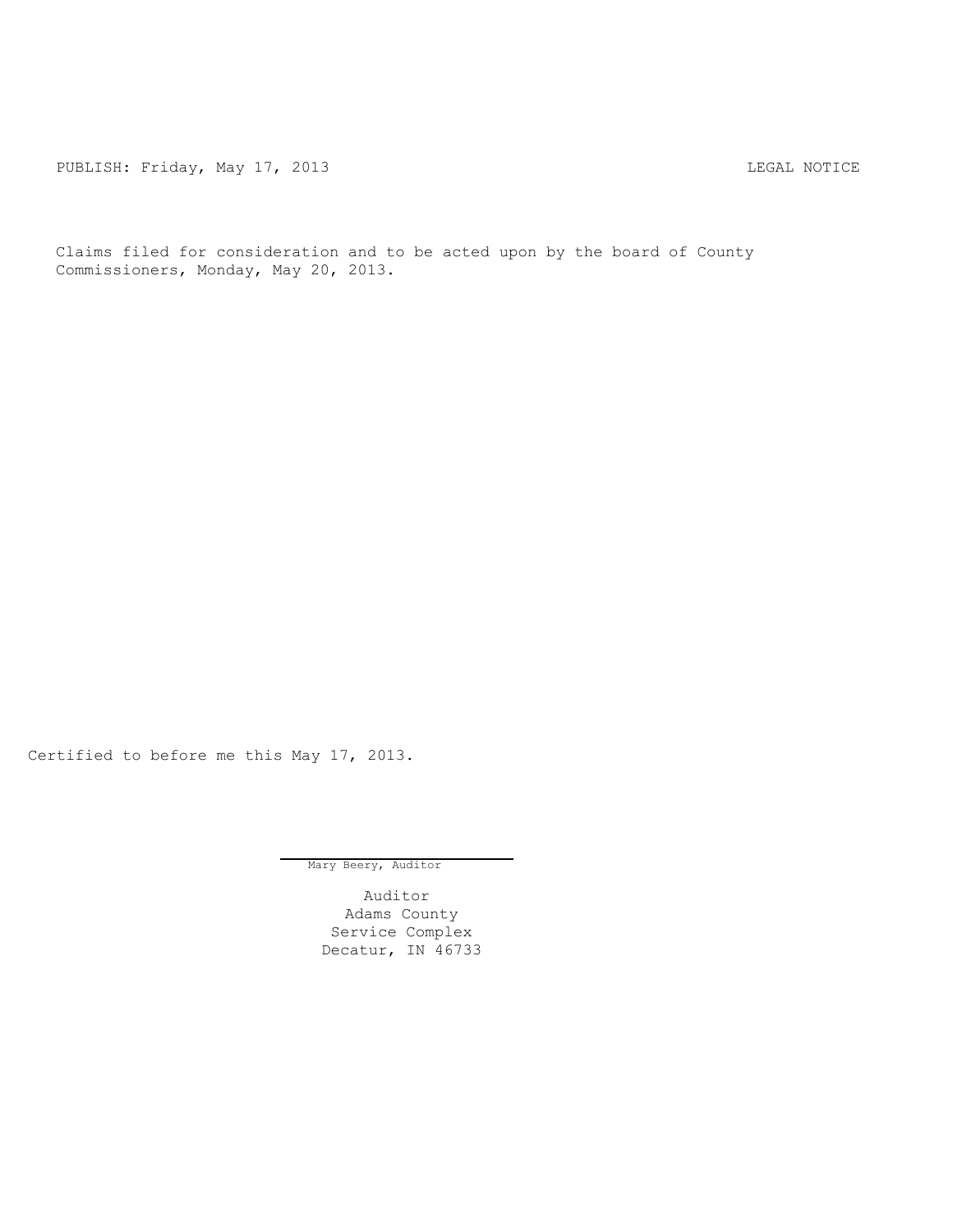

## **Claims Docket for Newspaper Adams County, Indiana**

## For Period: **4/23/2013** to **5/6/2013**

Date Claims to be Paid: **5/20/2013**

*313 W. Jefferson St. Decatur, IN 46733 (219) 724-2600*

|                                          |           |                                          | Amount    |
|------------------------------------------|-----------|------------------------------------------|-----------|
| <b>Adams County Economic Dev</b>         | 49,522.09 | Adams Memorial Hospital                  | 31,321.25 |
| <b>Adams County Treasurer</b>            | 14,467.20 | Indiana Michigan Power                   | 5,307.82  |
| Berne Ready Mix                          | 959.91    | Hoosier Blue Flame                       | 154.00    |
| Brateman's, Inc.                         | 73.00     | <b>Charles Bowers</b>                    | 2,333.33  |
| <b>Chet's Pest Control</b>               | 120.00    | Cintas Location #338                     | 37.00     |
| City Of Decatur                          | 1,556.14  | Decatur True Value                       | 216.73    |
| <b>Complete Printing Service</b>         | 61.97     | Computer Systems, Inc.                   | 1,458.00  |
| Craigville Telephone Comp                | 119.00    | Decatur Daily Democrat                   | 81.01     |
| <b>Decatur Police Department</b>         | 245.00    | Decatur Postmaster                       | 1,334.00  |
| MAXIMUS Consulting Services, Inc.        | 3,750.00  | Douglas L. Bauman                        | 80.00     |
| Downing & Glancy Funeral Home            | 500.00    | Erie Haven                               | 226.85    |
| Everett Refrigeration & E                | 388.72    | Gordon Food Service                      | 2,616.26  |
| Graybar                                  | 175.83    | Haywood Printing Company                 | 108.35    |
| K-Mart                                   | 27.98     | Racquel Werich                           | 132.40    |
| Lehman Feed Mill                         | 1,253.00  | McBride And Son Welding                  | 3,333.54  |
| Michael Todd And Company                 | 241.51    | Monroe Water Department                  | 132.78    |
| Portland Motor Parts, Inc                | 126.11    | Quill Corporation                        | 6.67      |
| Roto-Rooter                              | 200.00    | Selking International                    | 23.64     |
| Sherwin-Williams                         | 102.68    | <b>Shifferly Dodge</b>                   | 70.00     |
| Print Shop                               | 531.50    | Top Supply Company                       | 83.29     |
| Wal-Mart / GEMB                          | 104.97    | Welder Services, Inc.                    | 44.40     |
| Witham Toxicology Laboratory             | 192.00    | Napa Auto Parts                          | 34.37     |
| Burry, Herman, Miller, Brown             | 884.80    | Swiss City Veterinary                    | 240.00    |
| Adams County Automotive Supply, Inc.     | 155.13    | Rudd Equipment                           | 266.52    |
| Tom Magnan                               | 8.00      | Waste Management                         | 310.81    |
| <b>B</b> Secure Alarm Systems            | 360.00    | Mary Beery                               | 356.16    |
| Don Myers Plumbing                       | 2,007.94  | Enos L Schwartz                          | 90.00     |
| Medford Smith                            | 30.00     | Deborah S. Stimpson                      | 340.47    |
| Decatur Ag Center                        | 439.58    | Zurcher's Best-One Tire & Auto Care, Inc | 261.00    |
| <b>Indianapolis Marriott East</b>        | 638.82    | Tom Magnan/Special Needs                 | 26.91     |
| Indiana Dept. Of Workforc                | 968.00    | Charles M. Tooley                        | 321.64    |
| West End Restaurant                      | 116.03    | Benicomp, Inc                            | 12,832.26 |
| Harvest Land Co-op                       | 36,710.38 | Koorsen Fire and Security, Inc.          | 92.95     |
| Wal-Mart                                 | 45.42     | Adams County Truck Repair                | 1,935.41  |
| Advanced Imaging Solutions, Inc.         | 37.65     | Radisson Hotel                           | 299.04    |
| Piqua Repair                             | 361.13    | <b>Fastenal Company</b>                  | 186.21    |
| <b>Adams County Sheriff's Department</b> | 266.00    | Harvest Land Co-Op                       | 85.44     |
| <b>ERS Wireless Communications</b>       | 2,599.02  | Park Center, Inc.                        | 8.50      |
| Michael G. Werling                       | 472.50    | Southeastern Equipment Company           | 199.85    |
| Connie Ellenberger                       | 30.80     | Ian Gilbert                              | 15.70     |
| Troyer's                                 | 941.77    | McKesson Medical - Surgical              | 59.76     |
| <b>Uricks Trucking</b>                   | 1,628.00  | Larry Weaver                             | 190.52    |
| <b>Ultramax</b>                          | 636.00    | Bi-County Services, Inc                  | 3,276.00  |
| Deborah A. Schantz                       | 96.25     | <b>Stationair's Express</b>              | 630.68    |
| <b>Landon Patterson</b>                  | 55.63     | Habegger's Ace Lumber #4488              | 39.28     |
| Schwartz Blacksmith, LLC                 | 55.91     | CDW Government, Inc.                     | 2,834.05  |
| Cintas Location #G64                     | 648.84    | Marco Developments, LLC                  | 389.97    |
| LBH Chemical & Industrial                | 751.00    | RICOH USA, INC.                          | 223.50    |